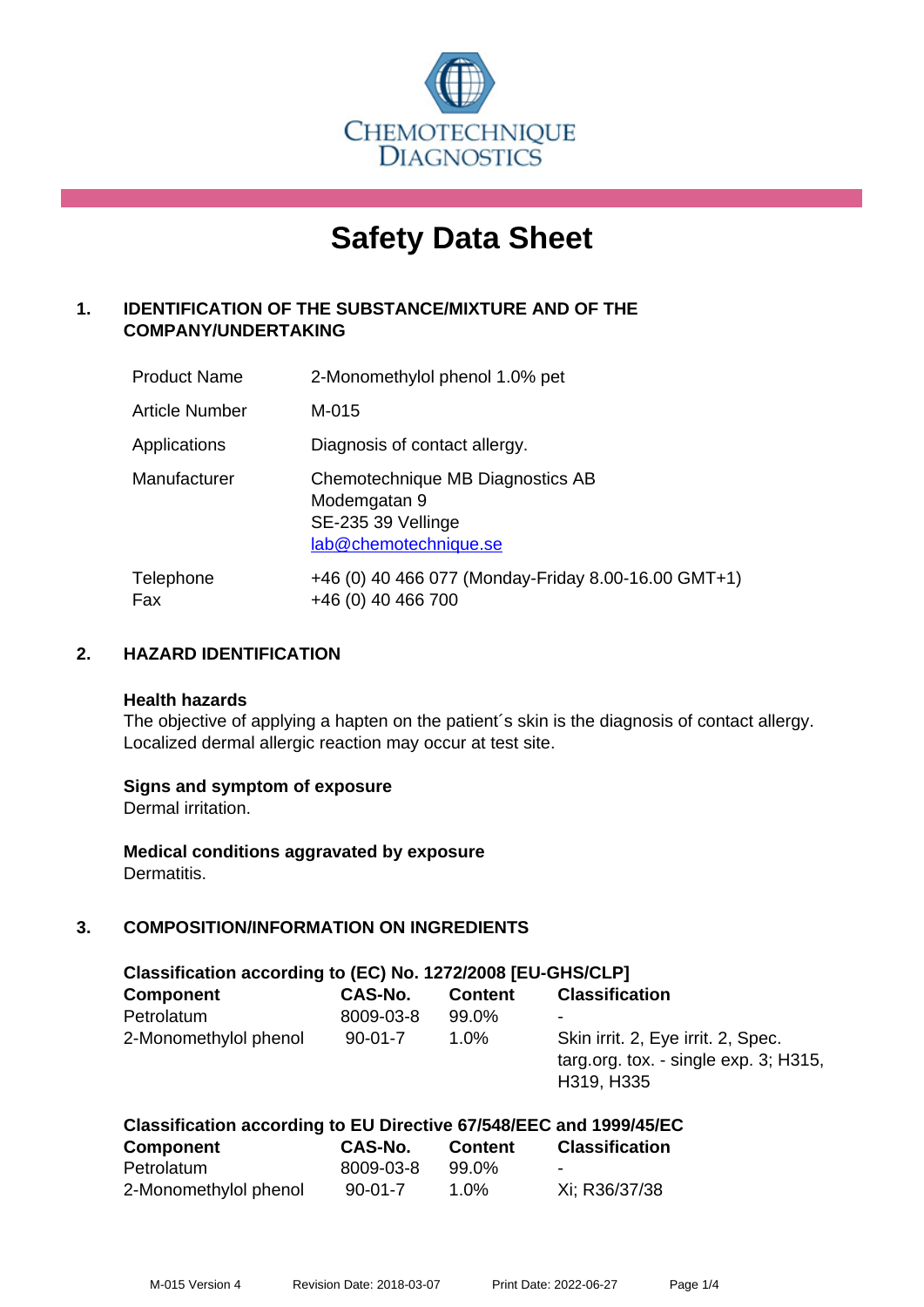## **4. FIRST AID MEASURES**

## **Emergency and first aid procedures**

Obtain medical attention.

# **5. FIRE-FIGHTING MEASURES\***

#### **Suitable extinguish media**

CO2, powder or water spray. Fight larger fires with water spray or alcohol resistant foam.

# **For safety reasons unsuitable extinguishing agents**

Water with full jet.

## **Special protective equipment for fire-fighters**

Wear self-contained respiratory protective device. Wear fully protective suit.

\*Data is shown for petrolatum only

## **6. ACCIDENTAL RELEASES MEASURES**

**Steps to be taken if material is released or spilled** Contain and place in a closed container.

# **7. HANDLING AND STORAGE**

**Precautions to be taken in handling and storage** Store dark at 5-8°C. Avoid extended exposure to light. FOR EXTERNAL USE ONLY.

# **8. EXPOSURE CONTROLS/PERSONAL PROTECTION**

**Respiratory protection** Not required.

**Ventilation** Local exhaust.

**Protective gloves** Disposal gloves.

#### **Eye protection** Not required with normal use.

## **Work/Hygienic practices**

Wash hands after each use.

## **9. PHYSICAL AND CHEMICAL PROPERTIES**

Odour **Odourless** 

Appearance Ivory White Semi-solid

Melting point\* 50-55° C Flash point\*  $>100^{\circ}$ C

Boiling point\* No data available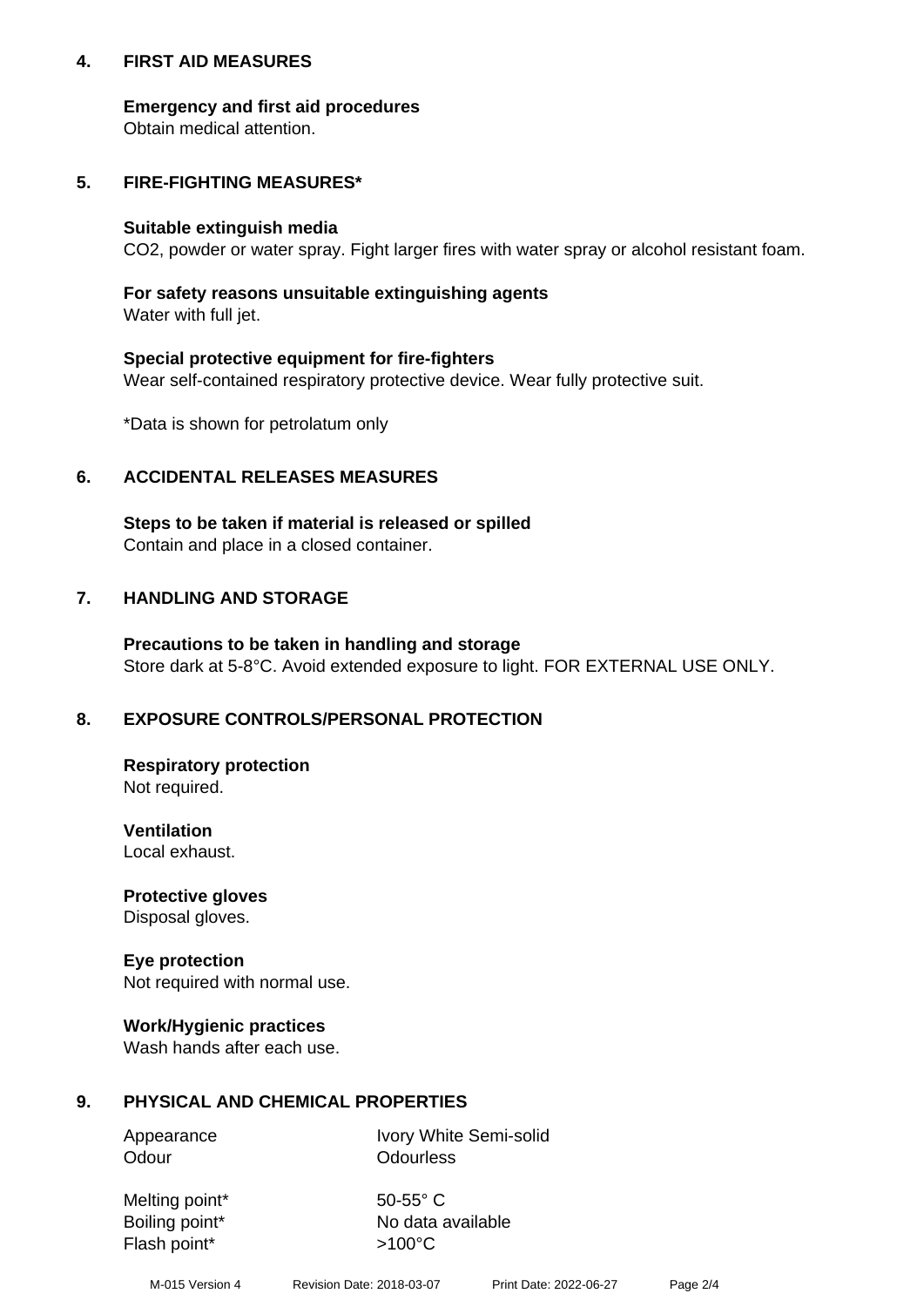Density\* No data available. Solubility in/Miscibility with Water\*

Self ignition\* Product does not self ignite. Danger of explosion\* Product does not present an explosion hazard. Insoluble

\*Data is shown for petrolatum only

# **10. STABILITY AND REACTIVITY**

#### **Incompability**

May react with strong oxidizing agents.

#### **Stability**

Stable at recommended storage conditions.

## **Hazardous byproducts**

Combustion may generate CO, CO2 and other oxides.

**Hazardous polymerization**

Will not occur.

## **11. TOXICOLOGICAL INFORMATION**

No data available.

# **12. ECOLOGICAL INFORMATION**

No data available.

## **13. DISPOSAL CONSIDERATIONS**

#### **Waste disposal method**

Comply with federal, state/provincial and local regulation.

#### **14. TRANSPORT INFORMATION**

Not dangerous goods.

## **15. REGULATORY INFORMATION**

The classification is according to the latest editions of the EU lists, and extended by company and literature data.

#### **16. OTHER INFORMATION**

#### **Text of H-statements and R-phrases mentioned in Section 3**

| Skin irrit. 2<br>Eye irrit. 2<br>Spec. targ. org. tox. - single exp. 3 |                           | Skin irritation (Category 2)<br>Eye irritation (Category 2)<br>Specific target organ toxicity - single |          |
|------------------------------------------------------------------------|---------------------------|--------------------------------------------------------------------------------------------------------|----------|
|                                                                        |                           | exposure (Category 3)                                                                                  |          |
| M-015 Version 4                                                        | Revision Date: 2018-03-07 | Print Date: 2022-06-27                                                                                 | Page 3/4 |